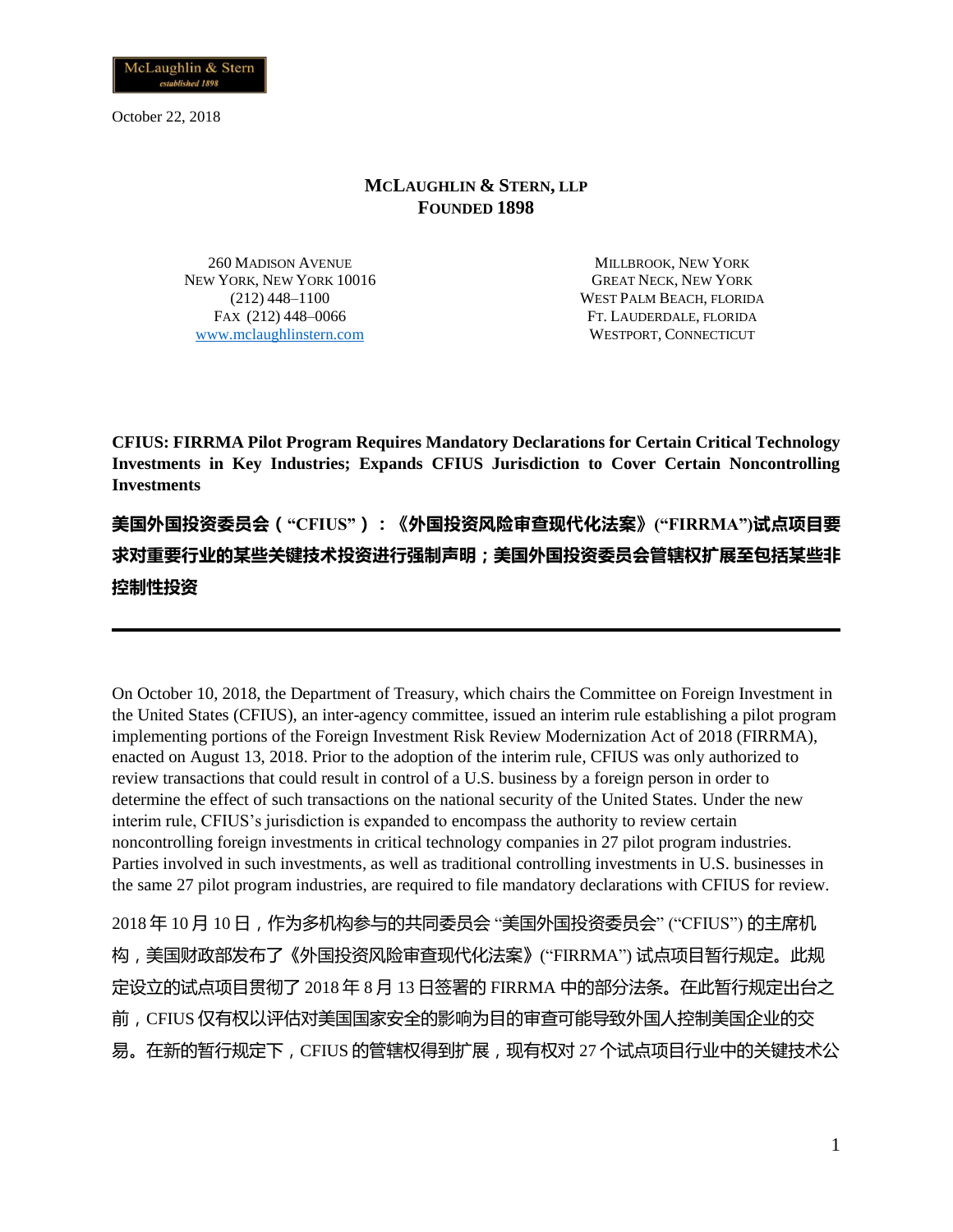司的某些非控制性外国投资进行审查。参与此类投资的各方需向 CFIUS 提交强制声明以供审查。 若对此 27 个试点项目行业内的美国企业进行控制性投资的投资各方,亦需提交强制声明。

### *Test for Covered Investments under the Pilot Program*

## **试点项目所包含的投资**

Under the interim rule, which formally takes effect on November 10, 2018, the pilot program applies to investments by all foreign persons, including private and public entities, that meet all of the following three criteria:

根据 2018 年 11 月 10 日正式生效的暂行规定,试点项目适用于同时符合以下三项标准的所有外国 实体进行的投资 ( 包括公有和私有实体 ) :

### **I. Covered Pilot Program U.S. Businesses**

## **一、包含的"试点项目美国企业"**

The interim rule defines a "Pilot Program U.S. Business" as any U.S. business that that produces, designs, tests, manufactures, fabricates, or develops a critical technology that is (1) utilized in connection with the U.S. business's activity in one or more Pilot Program Industries (defined below); or (2) designed by the U.S. business specifically for use in one or more Pilot Program Industries.

暂行规定将"试点项目美国企业"定义为:任何生产、设计、测试、制造、组装或发展一项关键技 术的美国企业,该关键技术(1)用于与此美国企业在一个或多个"试点项目行业"(定义见下文) 相关的活动;或者(2)由此美国企业专门设计用于一个或多个"试点项目行业"。

The definition of Pilot Program U.S. Business only includes companies involved in various stages of development, design, manufacturing and production of relevant critical technologies. It does not extend to companies in Pilot Program Industries that merely use those critical technologies.

"试点项目美国企业" 的定义仅包括在各个阶段参与相关关键技术研发、设计、制造和生产的美国 公司,不适用于仅使用那些属于 "试点项目行业" 关键技术的公司。

Critical technologies, as defined by FIRRMA, means any of the following:

### FIRRMA 对 "关键技术" 的定义包括:

• defense articles or defense services included on the United States Munitions List;

美国军需清单内包含的国防物品或国防服务;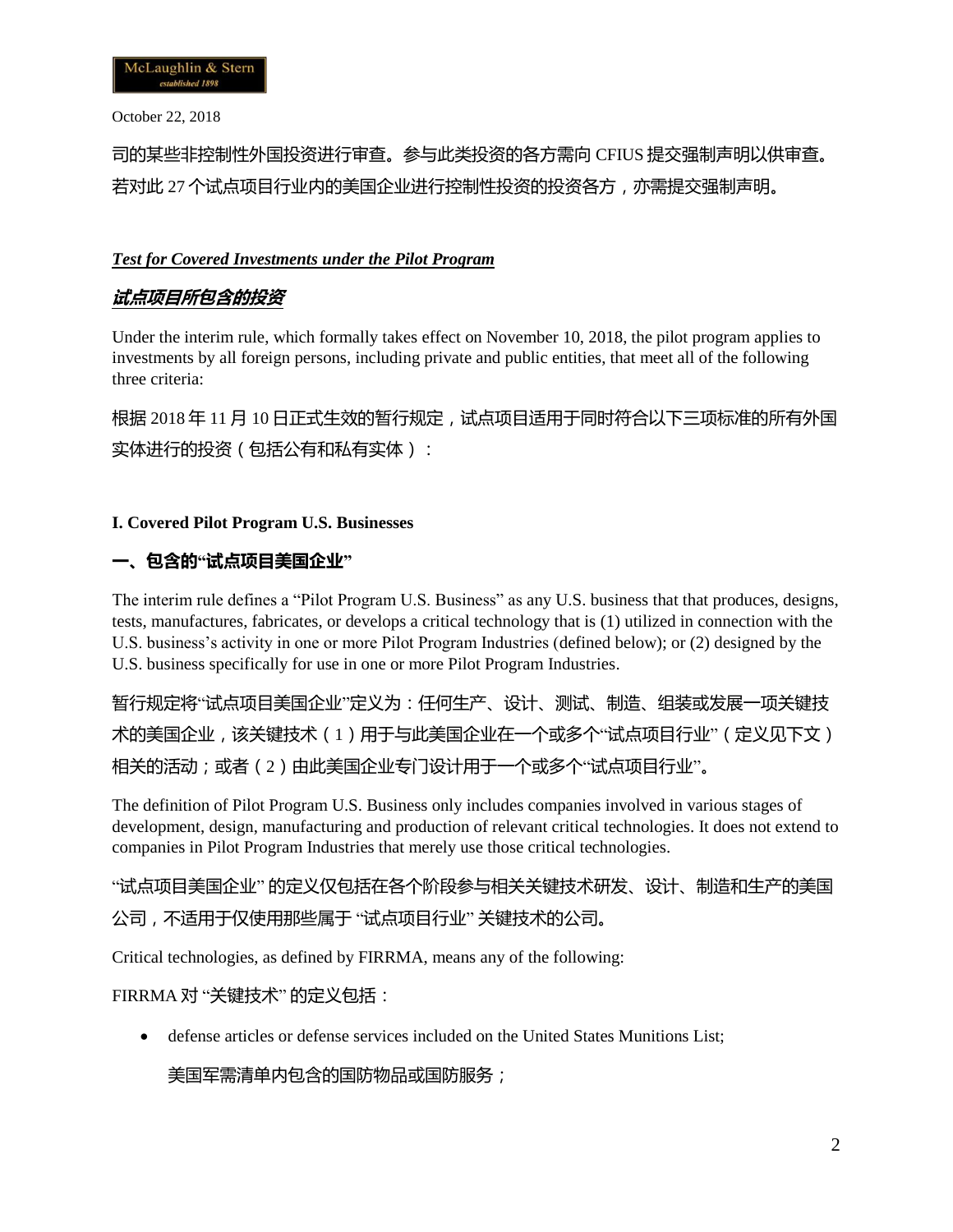- items included on the Commerce Control List and controlled:
	- o pursuant to multilateral regimes, including for reasons relating to national security, chemical and biological weapons proliferation, nuclear nonproliferation, or missile technology; or
	- o for reasons relating to regional stability or surreptitious listening;

#### 贸易管制清单内包含的并且属于以下情形之一的物品:

- o 根据多边制度受到管制,包括出于国家安全、生化武器扩散、核不扩散或导弹技术 等相关原因;
- o 出于地区稳定或监听等原因受到管制;
- specially designed and prepared nuclear equipment, parts and components, materials, software, and technology;

特别设计和准备的核设备、零件、组成部分、材料、软件和技术;

• nuclear facilities, equipment, and material;

核设施、设备和材料;

• select agents and toxins; or

特定的制剂和毒素;

• certain emerging and foundational technologies.

某些新兴和基础技术;

#### **II. Covered Pilot Program Industries**

## **二、包含的"试点项目行业"**

The pilot program covers 27 industries, including aircraft, aircraft engines, electronic computers, guided missiles, space vehicles, nuclear electric power, petrochemicals, nanotechnology, biotechnology, semiconductor, storage battery, among others. Not all industries with critical technologies are covered by the pilot program. A complete list of covered industries, including their respective North American Industry Classification System (NAICS) code, is attached as the Exhibit at the end of this article.

试点项目包含 27 个行业,包括飞机、飞机发动机、电子计算机、制导导弹、航天器、核电、石油 化工、纳米技术、生物技术、半导体、蓄电池等行业。 并不是所有拥有关键技术的行业都受试点 项目管辖。完整清单以及各行业的北美工业分级系统代码请参见文末附件。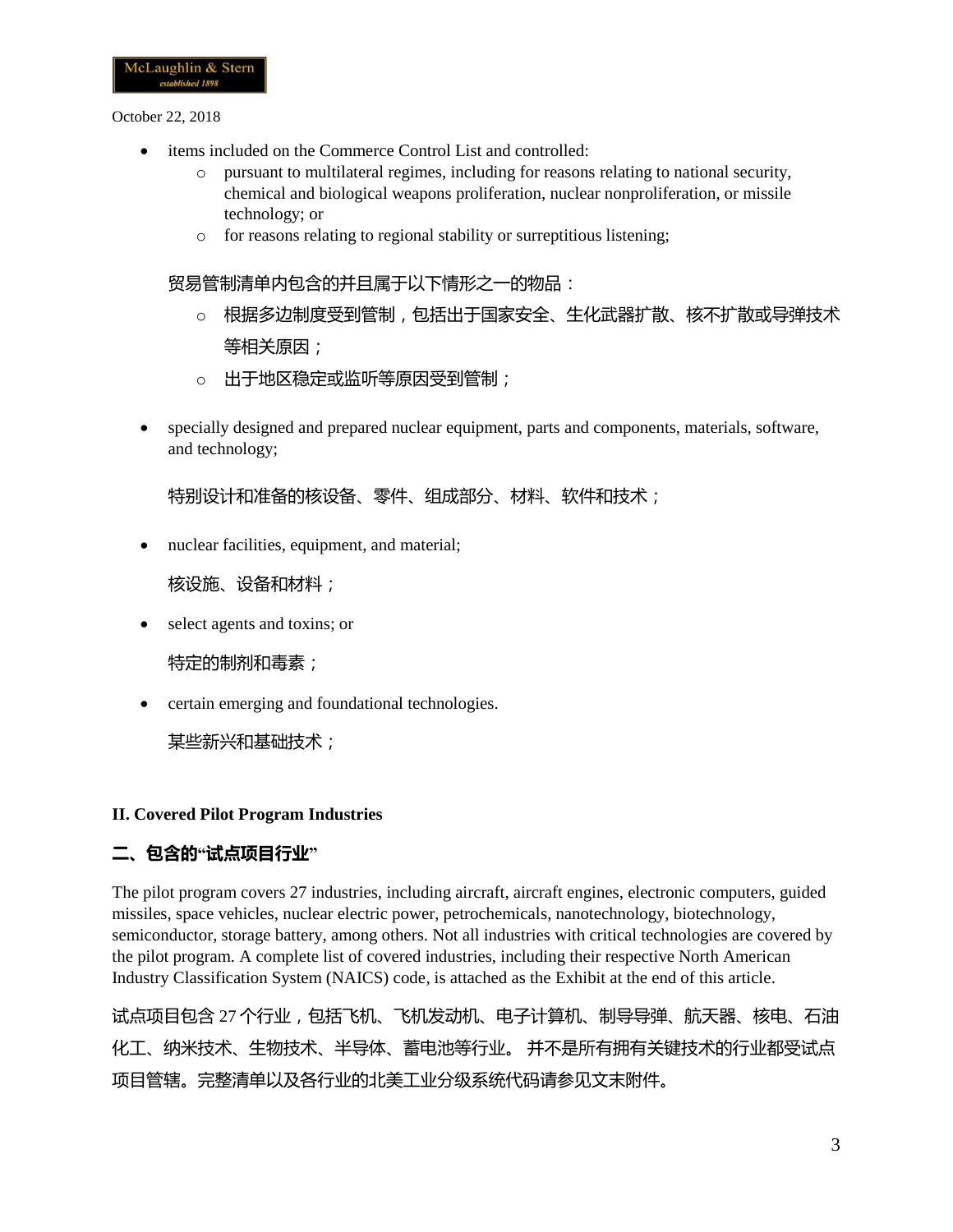

#### **III. Covered Investments**

# **三、包含的投资**

The pilot program expands CFIUS's jurisdiction, consistent with FIRRMA, to allow review of certain investments by foreign persons that do not constitute an acquisition of control of a U.S. business (referred to in FIRRMA as "other investments"). For an investment to be covered under the pilot program, it would have to give the foreign investor:

在 FIRRMA 的框架下,试点项目扩大了 CFIUS 的管辖权,允许 CFIUS 审查某些外国人对美国企 业的不构成"控制性收购"的投资(FIRRMA 将此类投资称为"其它投资")。如果一项投资可使外 国投资者符合以下任意一种情况,CFIUS 就有权管辖:

• Access to any material nonpublic technical information in the possession of the target U.S. business;

### 能够获取试点项目中美国企业持有的重大非公开技术信息

• Membership or observer rights on the board of directors or equivalent governing body of the U.S. business, or the right to nominate an individual to a position on the board of directors or equivalent governing body of the U.S. business; or

能够在试点项目中的美国企业的董事会或类似机构中拥有席位或担任观察员,或拥有相关 提名权;或者

• Any involvement, other than through voting of shares, in substantive decision-making of the U.S. business regarding the use, development, acquisition, or release of critical technology.

能够通过非投票的方式参与试点项目中美国企业的涉及关键技术的使用、开发、获取或公 布等实质性决策。

#### *Investments Outside of the Pilot Program Coverage*

### **试点项目范围之外的投资**

The pilot program does not cover all transactions within the jurisdiction of CFIUS as expanded by FIRRMA. Transactions not covered by the pilot program at this time include investments in critical infrastructure, real estate and businesses possessing sensitive personal data of U.S. citizens. The Department of Treasury retains the authority under FIRRMA to implement new rules to further expand the jurisdiction of CFIUS to cover more specified technologies and industries at a future time.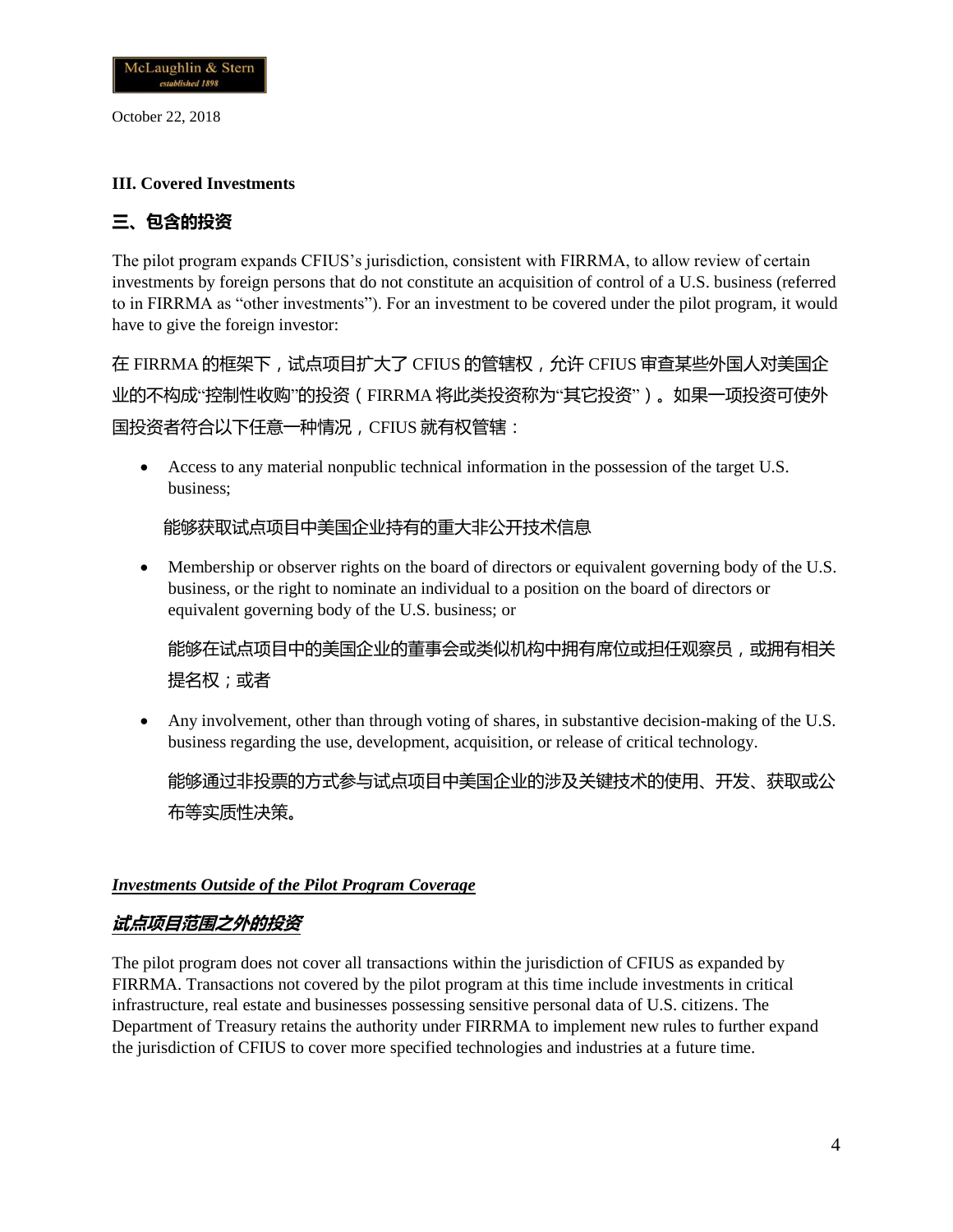试点项目并不涵盖在 FIRRMA 之下扩展了管辖权的 CFIUS 有权管辖的所有交易。目前,不包含 在试点项目以内的交易包括重点基础设施、房地产、以及持有美国公民敏感个人信息的企业。然 而财政部有权在未来发布新的规定,进一步扩大 CFIUS 的管辖权, 以涵盖更多的特定技术和行 业。

The pilot program also excludes certain investments made by investment funds that have foreign investors, even if such foreign investors have rights on an advisory board or committee for those investment funds, so long as (1) a U.S. general partner (or equivalent) is the fund's exclusive manager; (2) a foreign person is not the fund's general partner (or equivalent); (3) investment decisions or decisions of the general partner related to entities in which the fund is invested cannot be approved, disapproved or otherwise controlled by the board, advisory committee or the foreign person; (4) the general partner (or equivalent) cannot be unilaterally removed by the foreign person.; and (5) the foreign person does not have access to material nonpublic technical information.

试点项目也不包括某些含有外国投资人的投资基金进行的投资。即使外国投资人在那些投资基金 的董事会或者顾问委员会拥有席位,只要符合以下五个条件,投资基金的投资就不属于试点项目 的范畴。这五个条件为:(1)美国的普通合伙人(或同等职称)是基金的唯一经理;(2)外国 人不担任基金的经理(或同等职称);(3)普通合伙人的投资决定不能被董事会、顾问委员会或 者外国人通过、否决、或者以其他方式控制;(4)普通合伙人(或同等职称)不能单方面被外国 人解雇;(5)外国人不能获取重大非公开技术信息。

### *Mandatory Declarations*

### **强制声明**

## • **Content of Mandatory Declarations 强制声明的内容**

If an investment meets all of the three criteria under the above test, the parties to the transaction are required to file mandatory declarations under the interim rule. It should be noted that if an investment constitutes a traditional control investment in a U.S. Business in one of the 27 Pilot Program Industries, the parties are also required to file mandatory declarations. The interim rule defines "mandatory declarations" as abbreviated notices that generally should not exceed five pages in length. The items required to be disclosed in mandatory declarations include:

如果一项投资符合以上测试的所有三项标准,根据暂行规定交易各方将需提交强制声明。需要注 意的是,如果一项投资构成对 27 个试点项目行业内的美国企业进行传统的控制性投资,交易各方 亦需提交强制声明。暂行规定中对"强制声明"的定义为一般不超过五页的简要通知。在强制声明 内需要披露的项目包括: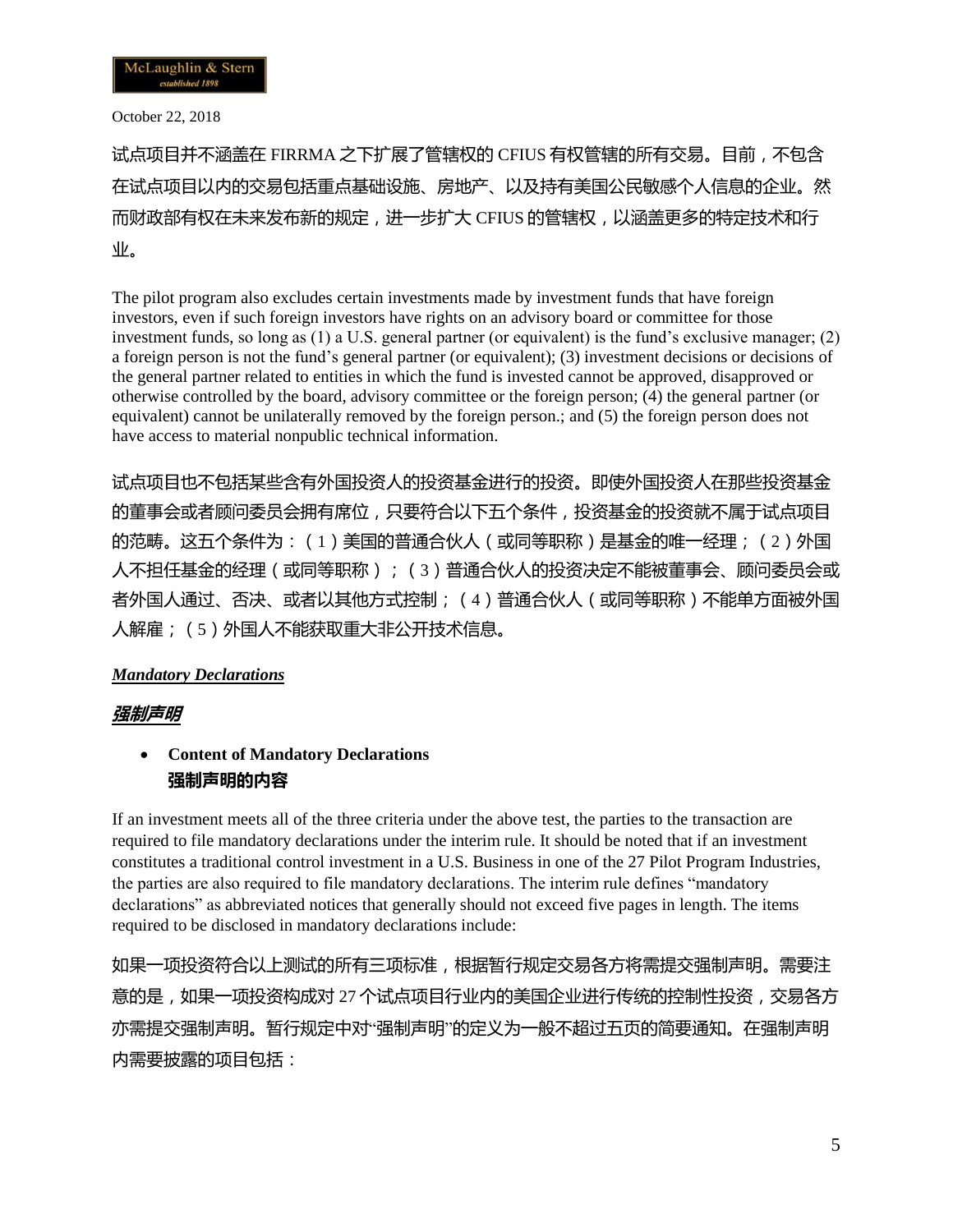o Information identifying the parties to a transaction, the subject of the transaction and a brief description of the nature and structure of the transaction, including what will be acquired;

交易各方身份的信息,交易的内容,以及对交易性质和结构的简短描述,包括收购 标的;

 $\circ$  Additional information clarifying the ownership of the foreign investor and its activities;

更多的阐释外国投资人所有权以及其活动的信息

o A statement explaining how the Pilot Program U.S. Business is subject to the pilot program;

一份解释试点项目美国企业为何受试点项目管辖的声明

o Information about the Pilot Program U.S. Business' previous U.S. government contracts, grants and funding;

试点项目美国企业先前的美国政府合同、拨款、以及资助信息

o A description of the parties' prior history with CFIUS;

一份交易各方与 CFIUS 先前历史的描述

o All sources of financing for the transaction; and

交易的所有资金来源;以及

o A statement as to whether the parties stipulate that the transaction is covered by CFIUS' jurisdiction, including through the pilot program.

一份关于交易各方是否认定交易受 CFIUS 管辖(包括受试点项目管辖)的声明

## • **Timing and Review of Mandatory Declarations 强制声明的提交时间和审查过程**

Declarations must be filed at least 45 days prior to a transaction's expected completion date. CFIUS will have 30 days to take action to (1) clear the transaction; (2) commence a unilateral review; (3) advise the parties that the declaration is insufficient for CFIUS to complete its review or (4) request a formal written notice.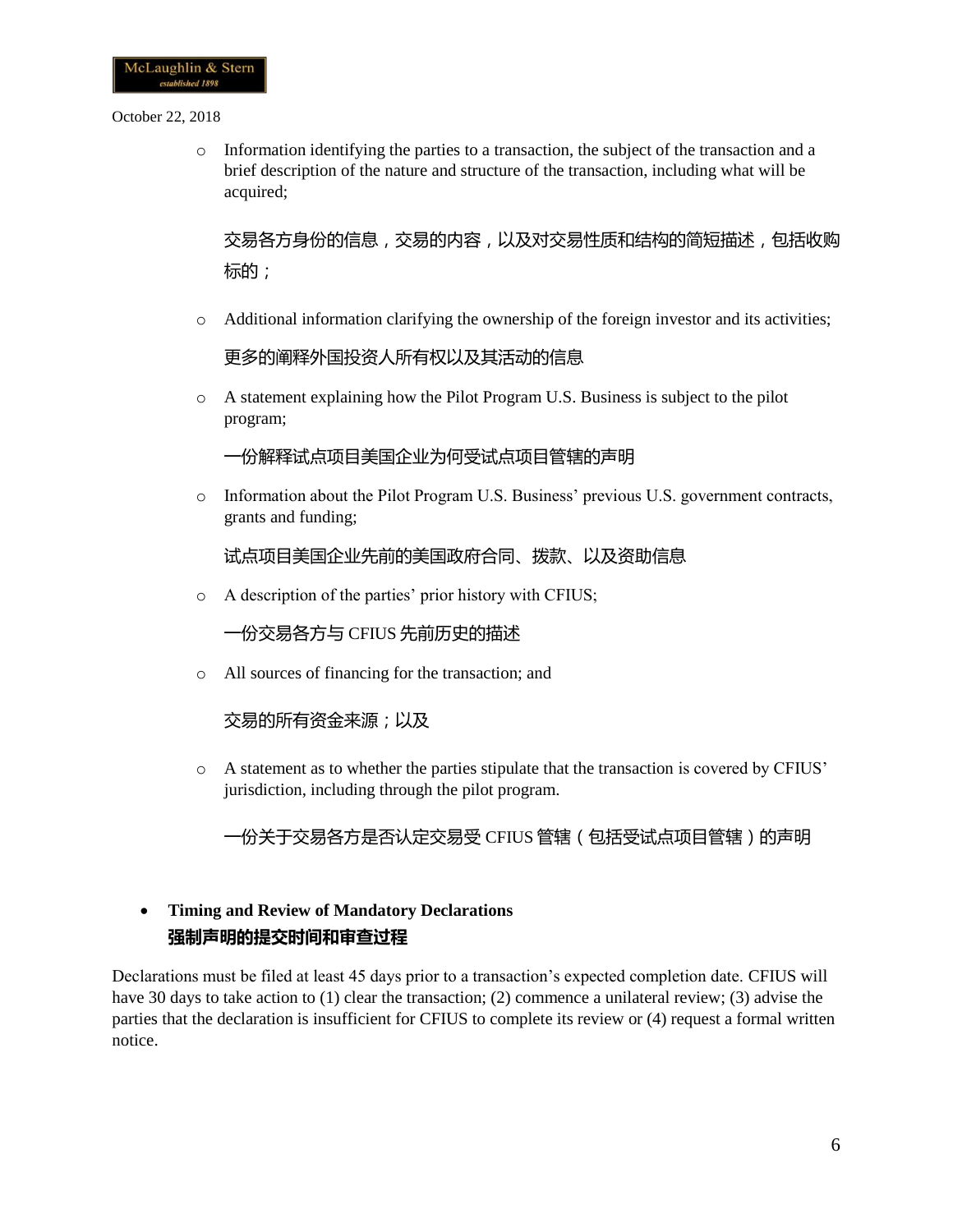声明必须至少在交易的预期完成日期前 45 天提交。CFIUS 需要在收到声明后的 30 天内采取行动 以 (1) 批准交易; (2) 开始单方面审查; (3) 告知交易各方声明内容不足以让 CFIUS 完成审 查;或者 (4)要求提供正式书面通知。

If fewer than all the parties to a transaction submit a declaration, CFIUS may, at its discretion, request that the parties to the transaction file a written notice of the transaction, if CFIUS deems the information provided by the submitting party or parties in the declaration is insufficient for the Committee to assess the transaction.

如果不是参与交易的所有方都提交了声明,CFIUS 在认定提交方提供的信息不足以让其对交易完 成评估的情况下,有权自行要求参与交易的各方提交书面通知。

Parties may also choose to voluntarily file a written notice under CFIUS's standard procedures rather than a declaration. The interim rule extends the review period for written notices to 45 days.

参与交易的各方也可以自愿选择在 CFIUS 的正式程序下提交书面通知,以代替声明。暂行规定将 书面通知的审查时间延长至 45 天。

## • **Penalty for Failing to File Mandatory Declarations 不提交强制声明的罚款**

Parties that are required to file with CFIUS and do not do so can be assessed a civil monetary penalty up to the value of the transaction.

需要向 CFIUS 提交声明的各方如未提交声明, 可能面临民事罚款, 罚款金额最高可达到交易的总 金额。

# • **Transactions Not Subject to Mandatory Declarations 不需要提交强制声明的交易**

o Transactions completed prior to November 10, 2018, or

在 2018 年 11 月 10 日之前完成的交易;或者

 $\circ$  Transactions for which, prior to October 11, 2018, (i) there is an executed binding written agreement; (ii) a party has made a public offer to shareholders to buy shares or (iii) a party has solicited proxies in connection with a board election.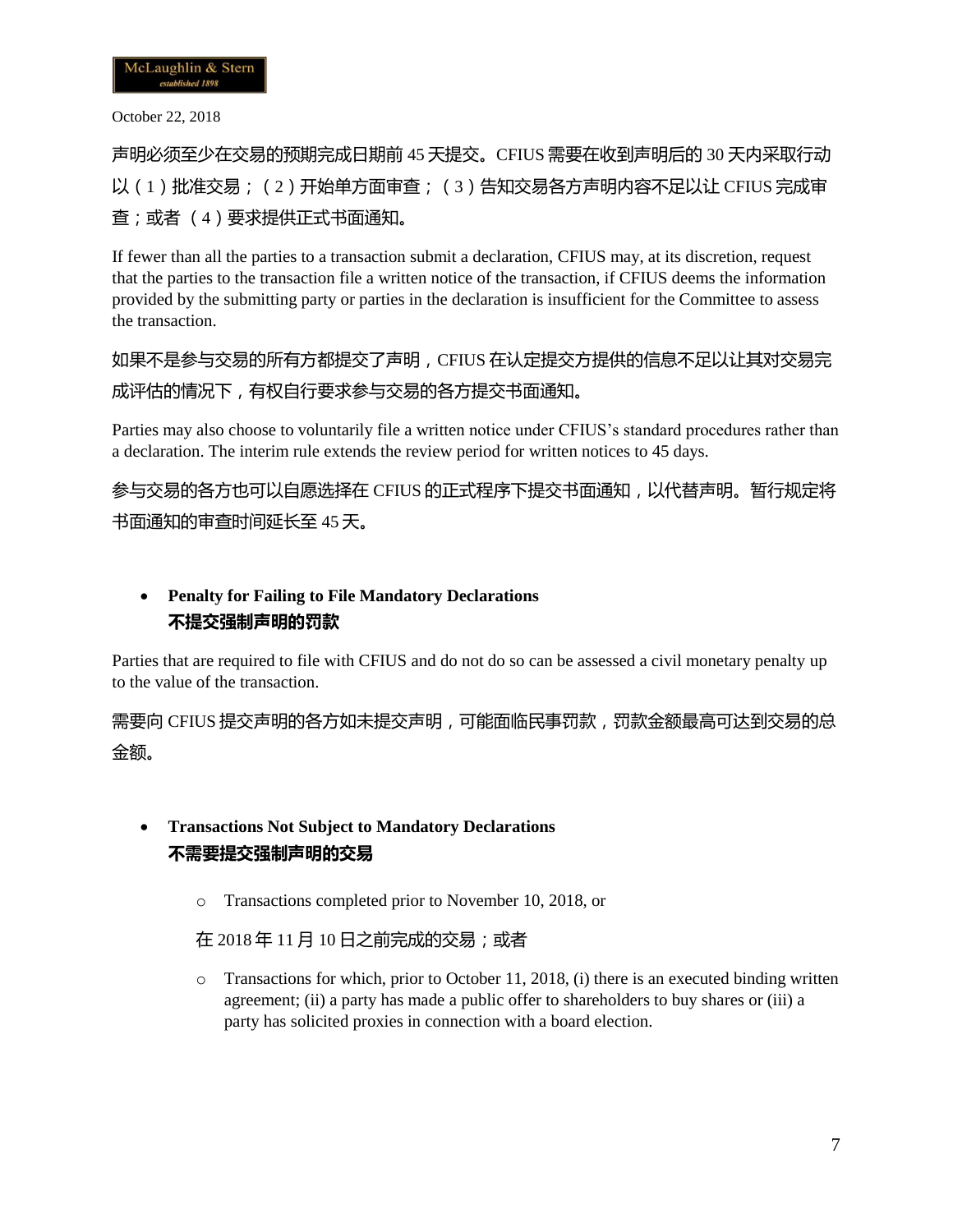在 2018 年 10 月 11 日之前,交易各方(1)已签署有约束力的书面协议的交易;(2) 交易一方已向股东发出公开要约购买股票的交易;或者(3)交易一方已经就董事会选 举开始征集委托投票的交易。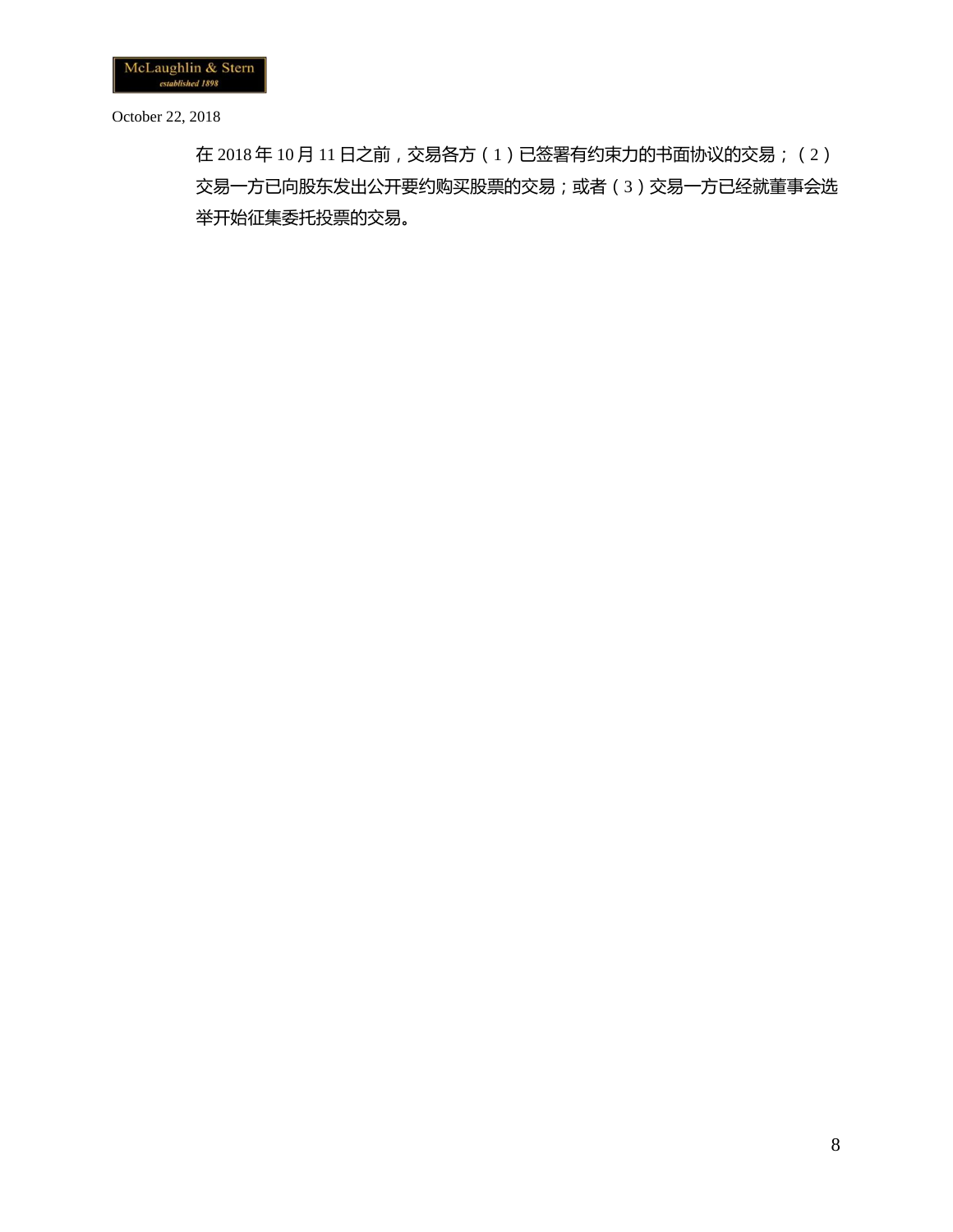**Exhibit: Pilot Program Industries**

### **附件:试点项目行业**

\*北美工业分级系统代码

Aircraft Manufacturing 飞机制造 NAICS Code\* : 336411

Aircraft Engine and Engine Parts Manufacturing 飞机发动机和发动机零部件制造 NAICS Code: 336412

Alumina Refining and Primary Aluminum Production 氧化铝精炼和原铝生产 NAICS Code: 331313

Ball and Roller Bearing Manufacturing 滚珠和滚柱轴承制造 NAICS Code: 332991

Computer Storage Device Manufacturing 计算机存储设备制造 NAICS Code: 334112

Electronic Computer Manufacturing 电子计算机制造 NAICS Code: 334111

Guided Missile and Space Vehicle Manufacturing 制导导弹与航天器制造 NAICS Code: 336414

Guided Missile and Space Vehicle Propulsion Unit and Propulsion Unit Parts Manufacturing 制导导弹和航天器推进装置和推进装置零件 制造 NAICS Code: 336415

Military Armored Vehicle, Tank, and Tank Component Manufacturing 军用装甲车、坦克和坦克部件制造 NAICS Code: 336992

Nuclear Electric Power Generation 核电力生产 NAICS Code: 221113

Optical Instrument and Lens Manufacturing 光学仪器和透镜制造 NAICS Code: 333314

Other Basic Inorganic Chemical Manufacturing 其他基础无机化学物制造 NAICS Code: 325180

Other Guided Missile and Space Vehicle Parts and Auxiliary Equipment Manufacturing 其他制导导弹和航天器零件及辅助设备制造 NAICS Code: 336419

Petrochemical Manufacturing 石油化工制造 NAICS Code: 325110

Powder Metallurgy Part Manufacturing 粉末冶金零件制造 NAICS Code: 332117

Power, Distribution, and Specialty Transformer Manufacturing 电力、输电和特种变压器制造 NAICS Code: 335311

Primary Battery Manufacturing 原电池制造 NAICS Code: 335912

Radio and Television Broadcasting and Wireless Communications Equipment Manufacturing 广播电视播送和无线通信设备制造 NAICS Code: 334220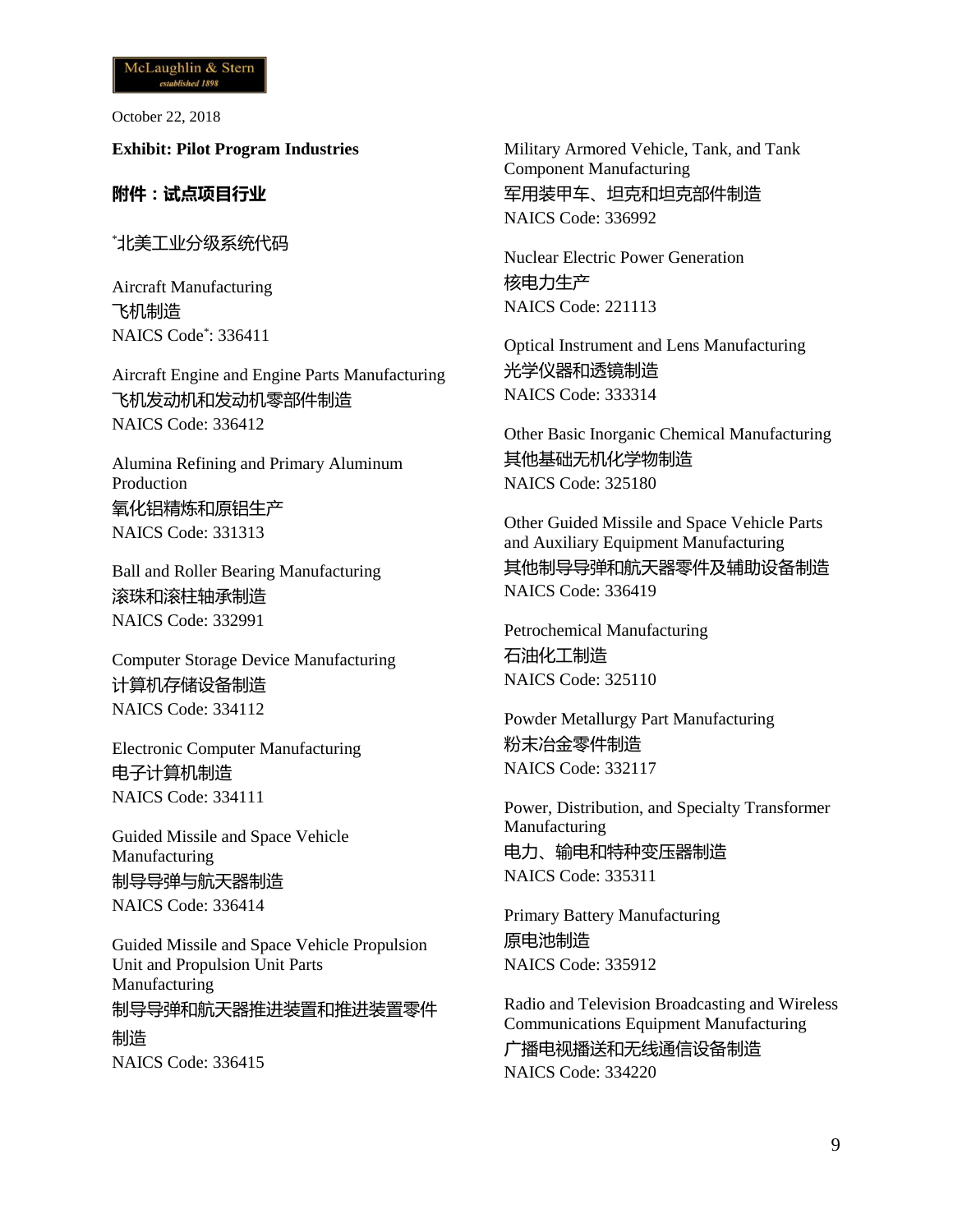Research and Development in Nanotechnology 纳米技术的研究与开发 NAICS Code: 541713

Research and Development in Biotechnology (except Nanobiotechnology) 生物技术研究与开发(纳米生物技术除外) NAICS Code: 541714

Secondary Smelting and Alloying of Aluminum 铝的二次冶炼和合金化 NAICS Code: 331314

Search, Detection, Navigation, Guidance, Aeronautical, and Nautical System and Instrument Manufacturing 搜索、探测、导航、制导、航空和航海系统 和仪器制造 NAICS Code: 334511

Semiconductor and Related Device Manufacturing 半导体及相关器件制造 NAICS Code: 334413

Semiconductor Machinery Manufacturing 半导体机械制造 NAICS Code: 333242

Storage Battery Manufacturing 蓄电池制造 NAICS Code: 335911

Telephone Apparatus Manufacturing 电话设备制造 NAICS Code: 334210

Turbine and Turbine Generator Set Units Manufacturing 涡轮机和涡轮发电机组制造 NAICS Code: 333611